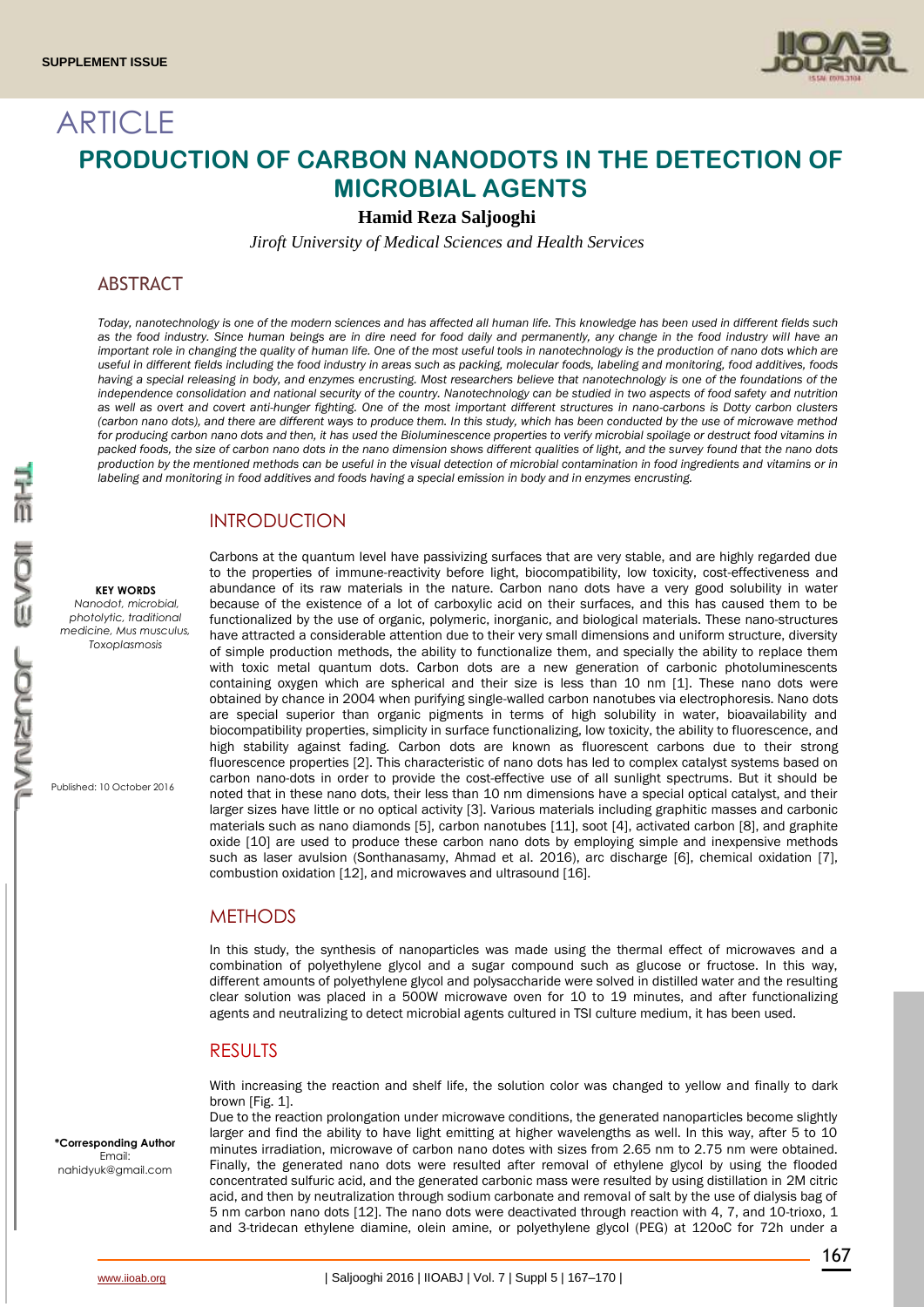

nitrogen atmosphere, and finally, by creating a level agent binding to bacteria, they led to the nano dot binding to bacteria and finally, identifying the microbial agent. Infrared spectroscopy showed the Fourier transformation of a tensile band in the area of 1572 cm-1 in accordance with carbon-carbon doubled bond and a vibratory band in the area of 1375 cm-1 in accordance with carbon-hydrogen bond. From the images of Transmission Electron Microscopy (TEM), the existence of crystal structure consisted of a similar network space was demonstrated. Elemental analysis proved the existence of carbon nano dots rich of carbon and oxygen with 57 wt% carbon, 7.5 wt% hydrogen, 8.5 wt% nitrogen, and 27 wt% oxygen.



**Fig. 1:** The color change of the solution containing raw materials from yellow to dark brown with a higher irradiation time represents the generation of carbon nano dots.

……………………………………………………………………………………………………………………………



#### Fig. 2: Generation of carbon nano dots by absorbing microwave irradiation.

……………………………………………………………………………………………………………………………

Nano dots generated in this way have absorption bands at about 320-260 nm. Carbon nano dots have an optical absorption with end stretching up to visible light range in the ultraviolet light range [Fig. 3].



**Fig. 3:** The optical absorption on carbon nano dots in the visible to ultraviolet light spectrum.

……………………………………………………………………………………………………………………………

Since the surface agents groups attached to nano dots are effective across absorption wave of nano dot, the nano dot absorption band increases into longer wavelengths after being functionalized with TTDDA or Organosilane (Gong, Hu et al. 2014). Two main optical characteristics of nano dots are based on the emission by surface energy traps and the effect of quantum size, so that the blue emission (shorter wavelengths) is resulted from the effect of quantum size and the green emission (longer wavelengths) is resulted from the effect of surface energy traps (Yang, Zhao et al. 2015). It should be noted that the exited optimal property of nanodots depends on the existence of the surface agents in the relevant nano dots and the nanodot size, so that according to the investigations conducted by Gang, Hu et al (2014), nanodots with a small size of 1.2 nm are dispersed in the ultraviolet area and nano dots with the size of 1.5-3 nm are dispersed in the area of visible light and the types with the size larger than 3.8 nm are dispersed in the area near infrared [Fig. 4 & 5] .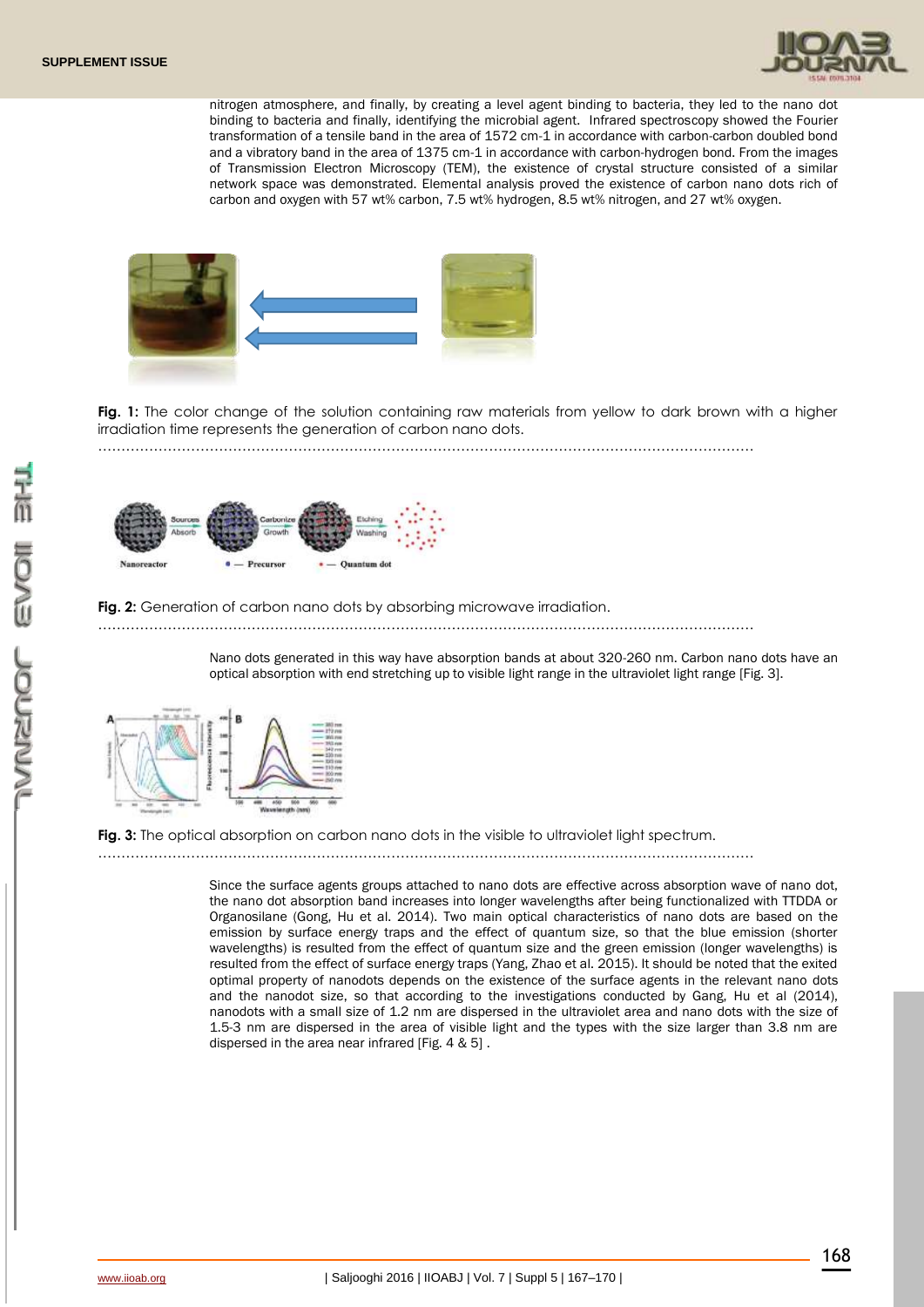



## **Fig. 4:** Fluorescence property of carbon nano dots with absorbing the ultraviolet light.



### **Fig. 5:** Different emission spectrums of nano dots with different sizes.

……………………………………………………………………………………………………………………………

Since agent groups have different energy levels, which can lead to produce a group of emission traps, when a light at a special wavelength is provoked, it causes the brightness of carbon nano dot, and in this case, the surface state of emission traps will determine the dispersion; now if the related carbon nano dot surface is neutralized through oxidation and other reactions of surface modification by the use of specified organic groups, then the light emission will simply be seen through shifting into red. Usually, surfacecounteractive materials are agents having amine groups or polymers such as octadecylamine and/or polyethylene glycol. Research shows that different oxidation of nano dots surfaces leads to the emission of different optical colors (Shi, Li et al. 2016). In the investigations, it was indicated that carbon nano dots are used due to their unique light induction properties and the excellent ability of electron diffraction as a choice for photovoltaic and optimal catalyst applications. Therefore, by creating targeted surface agents on these nano dots and then by oxidation of the relevant surface agents through oxidizing agents that are created in bacteria – considered as agents of food spoilage – or oxidizing agents that are created as a result of physical destruction of nutrients including vitamins, carbon nano dots can be dispersed, and accordingly, by the use of optical imaging process from such a exited nano dots in the mentioned state, the contaminated food sample can be immediately identified, and even if the surface-oxidizing agent can be designed in such a way that it is exclusively produced by a special bacteria, a novel method for the detection of the relevant bacteria can be conducted. In this study, exclusively by creating surface agents bonding to bacterial antigens, the ability of optical identification of bacteria has been gained [Fig. 6.a & b].



 $(a)$  (b)

**Fig. 6:** a) different images of transversal electron microscope from generated carbon nano dots; b) fluorescence property of carbon nano dots employed in the detection of bacterial samples and vitamin agents or animal food agents.